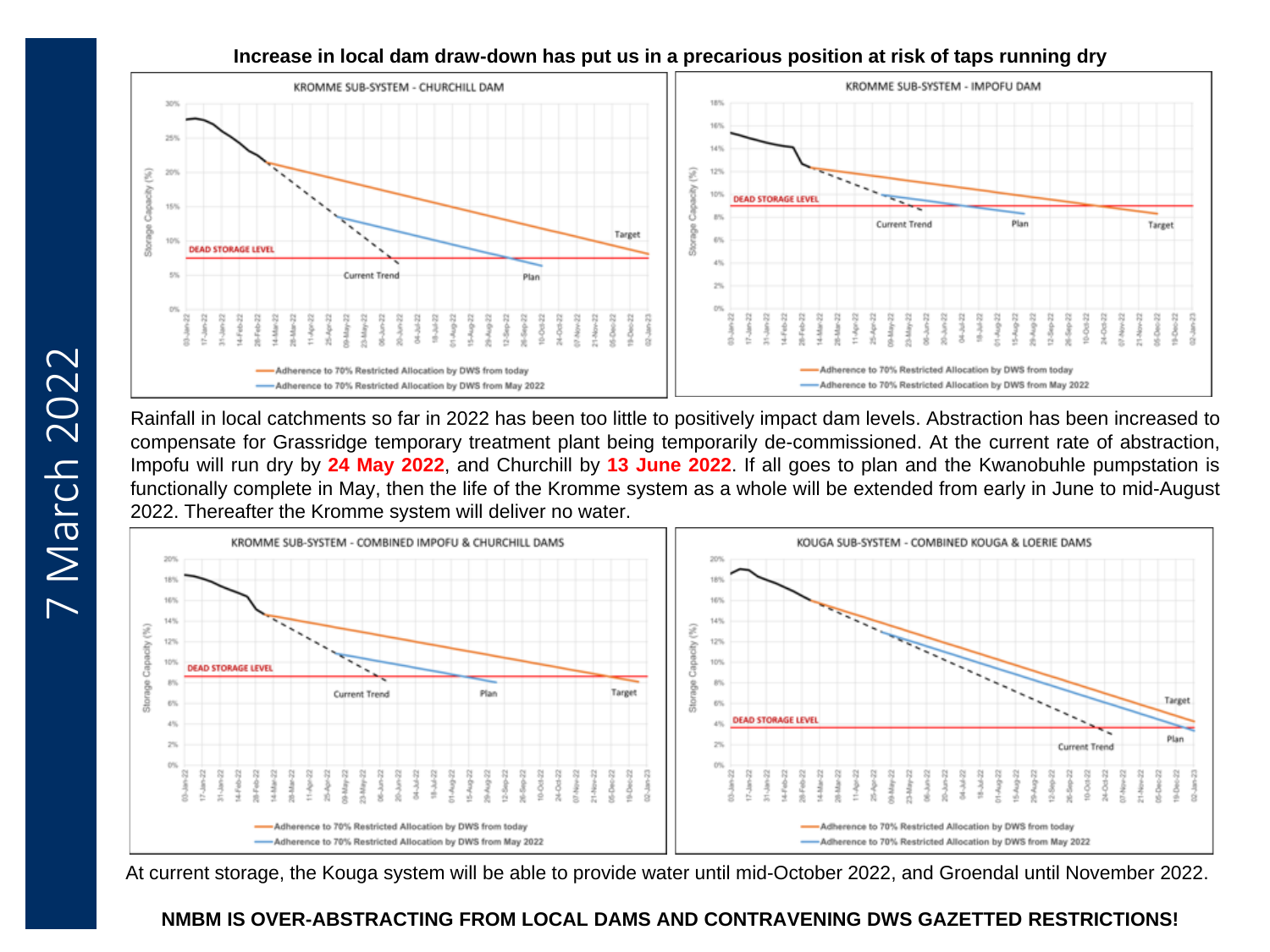

**Increase in local dam draw-down has put us in a precarious position at risk of taps running dry**

Rainfall in local catchments so far in 2022 has been too little to positively impact dam levels. Abstraction has been increased to compensate for Grassridge temporary treatment plant being temporarily de-commissioned. At the current rate of abstraction, Impofu will run dry by **25 May 2022**, and Churchill by **13 June 2022**. If all goes to plan and the Kwanobuhle pumpstation is functionally complete in May, then the life of the Kromme system as a whole will be extended from early in June to mid-August 2022. Thereafter the Kromme system will deliver no water.



At current storage, the Kouga system will be able to provide water until September 2022.

# **NMBM IS OVER-ABSTRACTING FROM LOCAL DAMS AND CONTRAVENING DWS GAZETTED RESTRICTIONS!**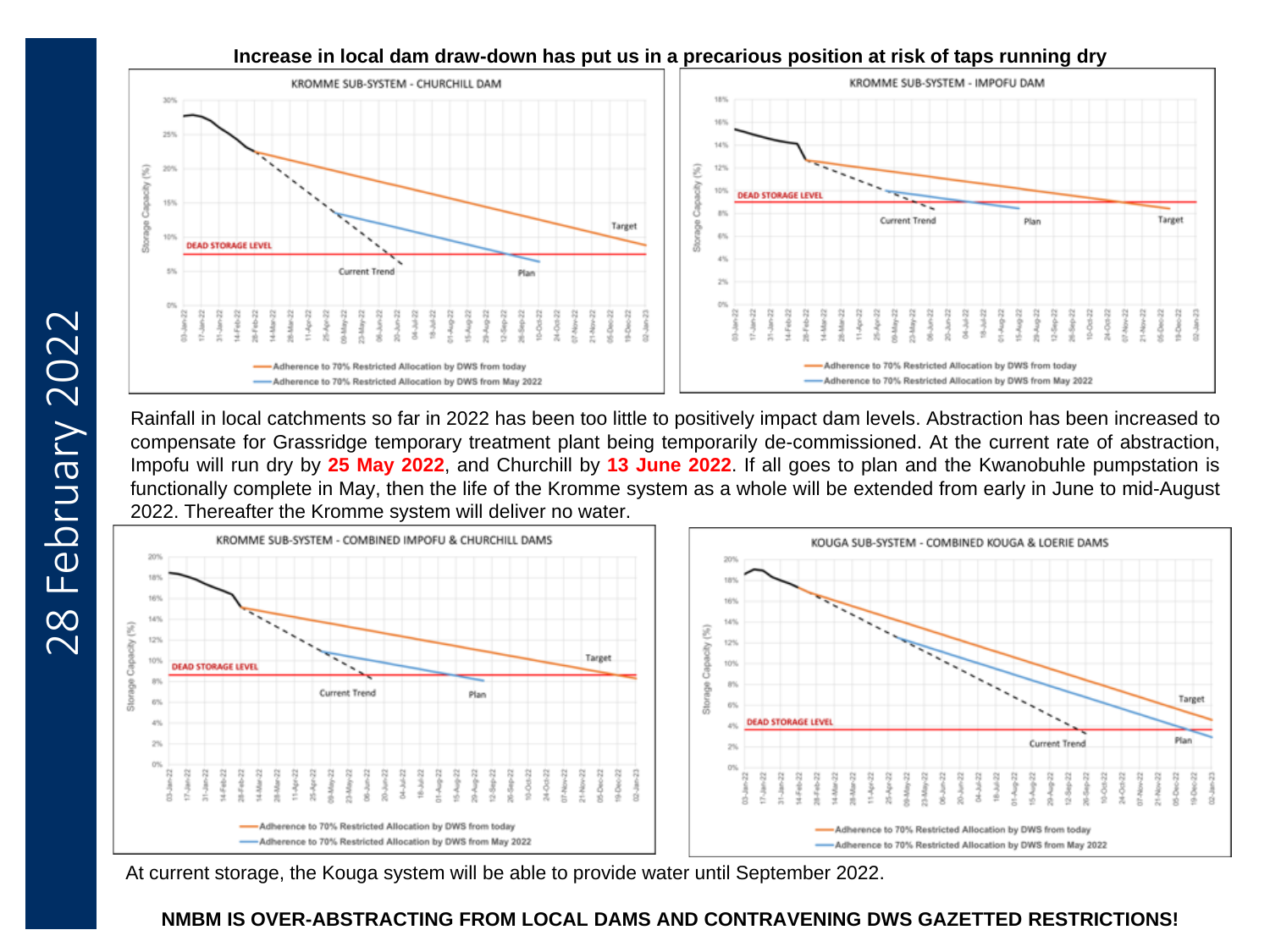

## **Recent rainfall in the local catchment areas has raised dam levels some more since reported a week ago:**

Taps won't run dry before Christmas, but we must still reduce our demand as we are not managing to adhere to the restrictions required by DWS. At the current drawdown rate of close to 45 Mℓ /day, the Churchill dam will fail late in March 2022. To protect the Kromme Sub-System we must reduce current drawdown from the Churchill dam by 26% (to about 33 Mℓ/day). Without the Churchill dam, the maximum volume that the Municipality will be able to supply from the Kromme Sub-System will reduce to just 55 Mℓ/day. Churchill dam production had to be increased in the past two weeks to compensate for reduced supply from other sources due to urgent unplanned maintenance, but we have started reducing abstraction again while keeping reservoirs balanced.



At current storage, both the Kouga system and the Groendal Sub-System will be able to provide water until beyond May 2022.

**We are not out of the woods – a year ago, dam levels were approximately 6% higher at 22%**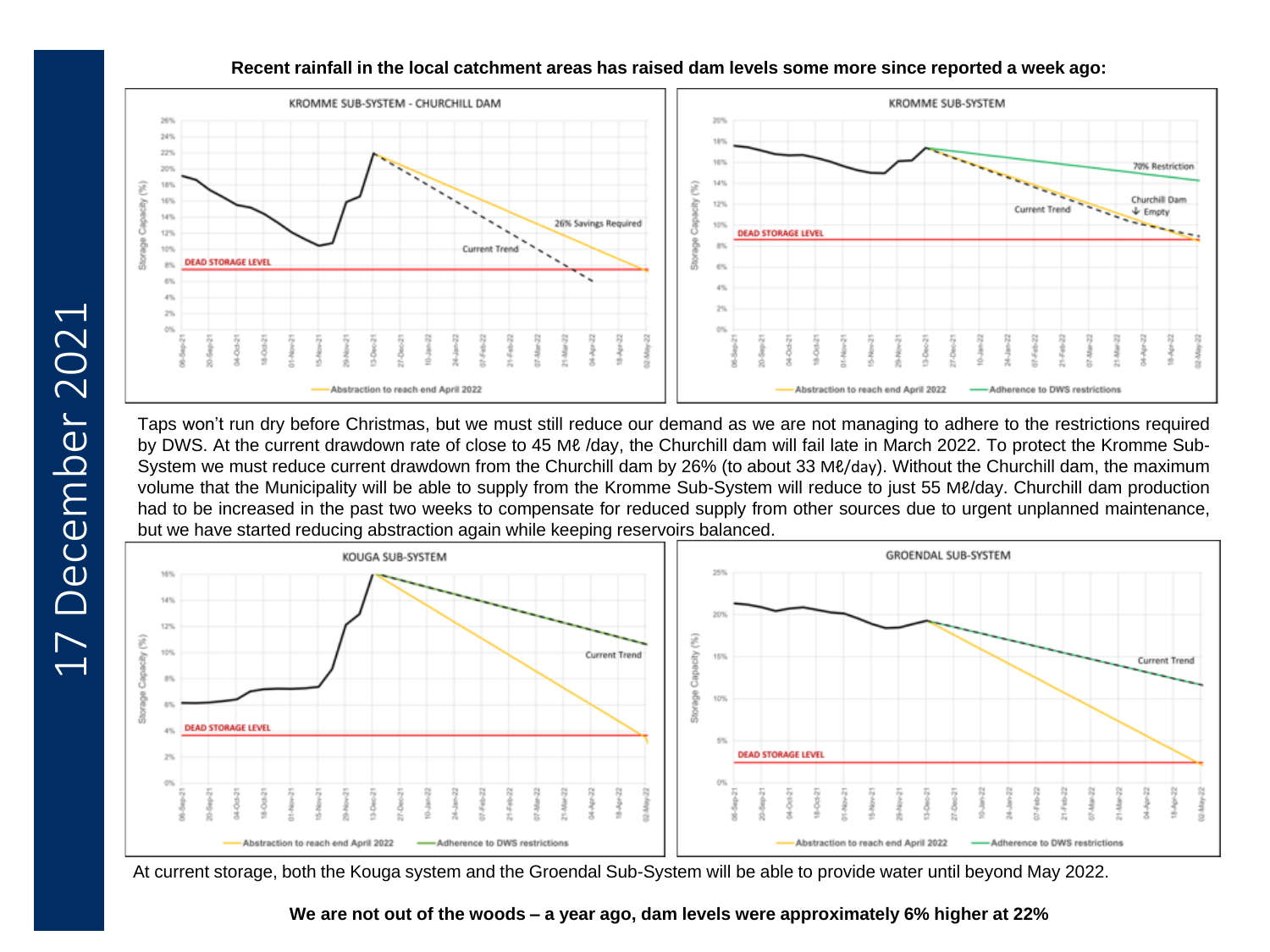#### **Recent rainfall in the local catchment areas has raised dam levels marginally since reported a week ago:**



This means that taps are unlikely to run dry before Christmas. But importantly, at the current drawdown rate of close to 60 Mℓ /day, the Churchill dam will fail by the beginning of February 2022. Immediate demand reduction is required, else certain reservoirs will run empty, and taps will be dry. To protect the Kromme Sub-System we must reduce current drawdown from the Churchill dam by 63% (to about 20 Mℓ/day). Without the Churchill dam, the maximum volume that the Municipality will be able to supply from the Kromme Sub-System will reduce to just 55 Mℓ/day. Churchill dam production had to be increased in the past two weeks to compensate for reduced supply from other sources due to urgent unplanned maintenance.



At current storage, both the Kouga system and the Groendal Sub-System will be able to provide water until beyond May 2022.

We are not out of the woods – a year ago, dam levels at the end of November were 8% higher at 22.26%.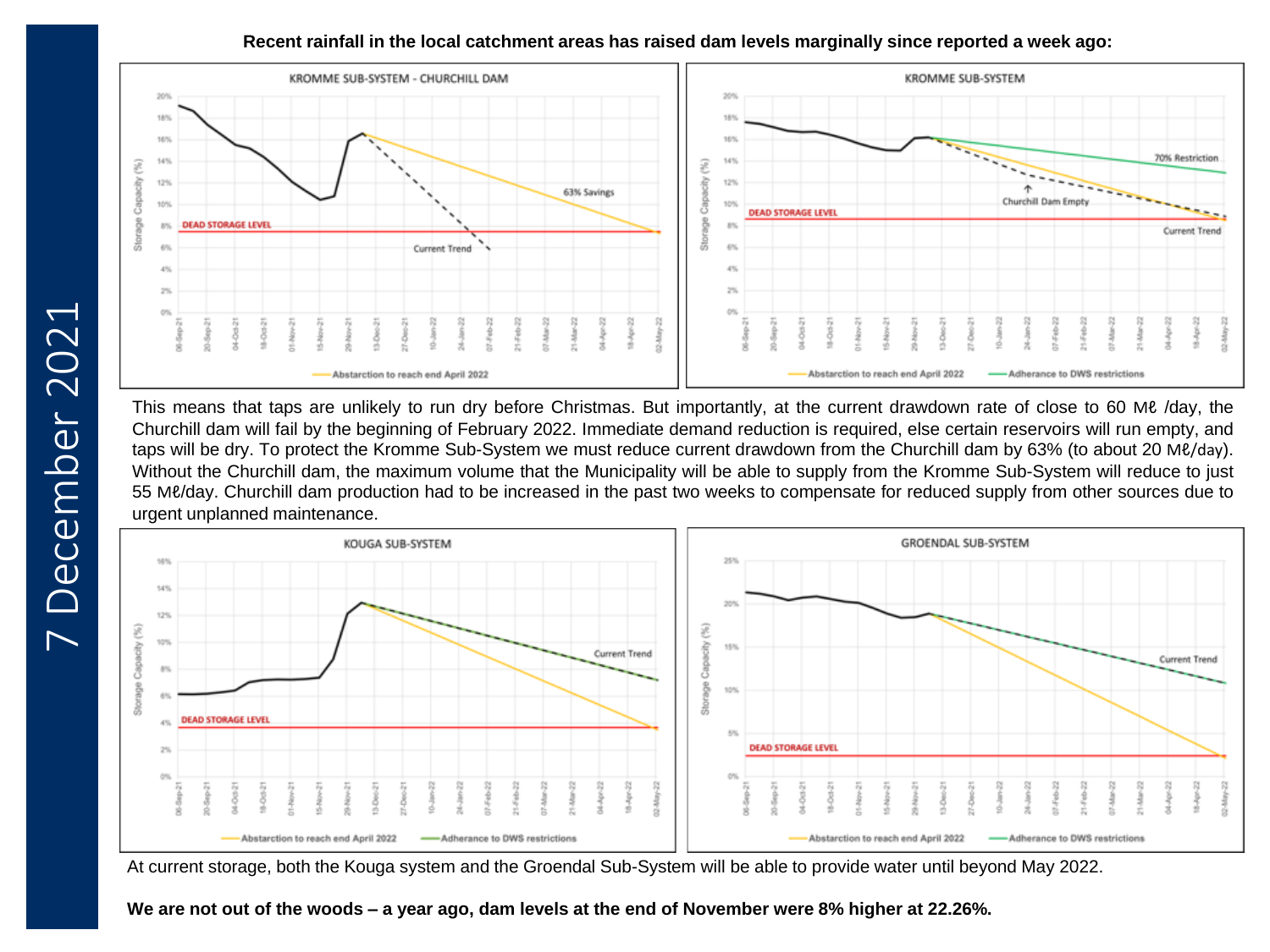### **Recent rainfall in the local catchment areas has raised dam levels marginally since reported 2 weeks ago:**



This means that taps are unlikely to run dry before Christmas. But importantly, at the current drawdown rate, the Churchill dam will fail by the beginning of February 2022, meaning that the Kromme Sub-System will fail to meet the demands currently being placed on it. Immediate demand reduction is required, else certain reservoirs will run empty, and taps will be dry. To protect the Kromme Sub-System we must reduce current drawdown from the Churchill dam by 57% (to 20 Mℓ/day). Without the Churchill dam, the maximum volume that the Municipality will be able to supply from the Kromme Sub-System will reduce to just 55 Mℓ/day.



At current storage, both the Kouga system and the Groendal Sub-System will be able to provide water until beyond May 2022.

**We are not out of the woods – a year ago, dam levels were 8% higher at 22.26%.**